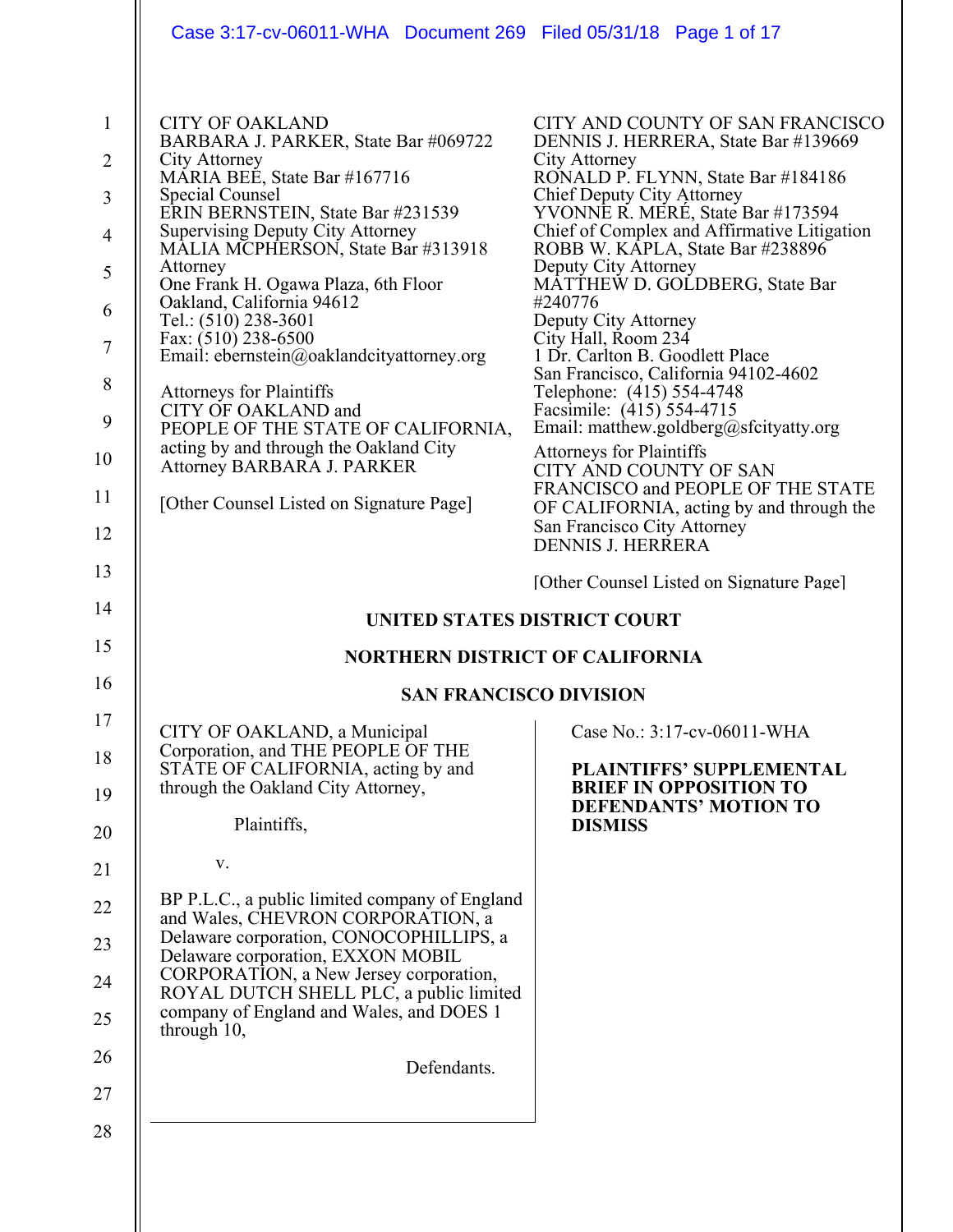|                                                                                                                                                                                                                                       | Case 3:17-cv-06011-WHA Document 269 Filed 05/31/18 Page 2 of 17                                                                                                                                                                                                                                                                                                                                                                                                                                                                                       |                                                                                                                                            |
|---------------------------------------------------------------------------------------------------------------------------------------------------------------------------------------------------------------------------------------|-------------------------------------------------------------------------------------------------------------------------------------------------------------------------------------------------------------------------------------------------------------------------------------------------------------------------------------------------------------------------------------------------------------------------------------------------------------------------------------------------------------------------------------------------------|--------------------------------------------------------------------------------------------------------------------------------------------|
| $\mathbf{1}$<br>$\overline{2}$<br>3<br>$\overline{4}$<br>5<br>6<br>$\boldsymbol{7}$<br>$\,8\,$<br>9<br>10<br>11<br>12<br>13<br>14<br>15<br>16<br>$17\,$<br>18<br>19<br>20<br>21<br>22<br>23<br>24<br>$25\,$<br>26<br>$27\,$<br>$28\,$ | CITY AND COUNTY OF SAN FRANCISCO,<br>a Municipal Corporation, and THE PEOPLE OF<br>THE STATE OF CALIFORNIA, acting by and<br>through the San Francisco City Attorney<br>DENNIS J. HERRERA,<br>Plaintiffs,<br>V.<br>BP P.L.C., a public limited company of England<br>and Wales, CHEVRON CORPORATION, a<br>Delaware corporation, CONOCOPHILLIPS, a<br>Delaware corporation, EXXON MOBIL<br>CORPORATION, a New Jersey corporation,<br>ROYAL DUTCH SHELL PLC, a public limited<br>company of England and Wales, and DOES 1<br>through 10,<br>Defendants. | Case No.: 3:17-cv-06012-WHA<br>PLAINTIFFS' SUPPLEMENTAL<br><b>BRIEF IN OPPOSITION TO</b><br><b>DEFENDANTS' MOTION TO</b><br><b>DISMISS</b> |
|                                                                                                                                                                                                                                       |                                                                                                                                                                                                                                                                                                                                                                                                                                                                                                                                                       |                                                                                                                                            |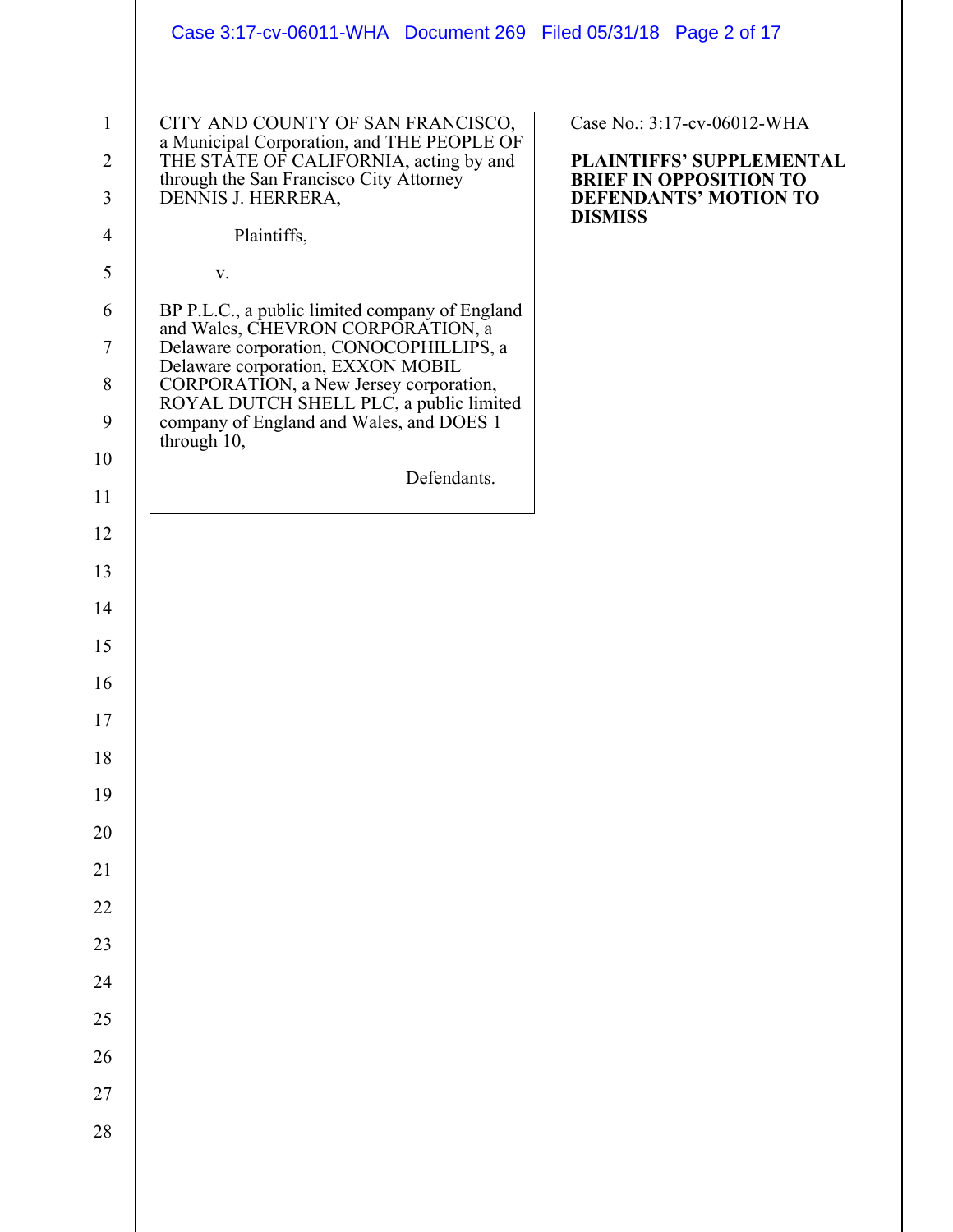|                |      | Case 3:17-cv-06011-WHA Document 269 Filed 05/31/18 Page 3 of 17                                                                    |
|----------------|------|------------------------------------------------------------------------------------------------------------------------------------|
| $\mathbf{1}$   |      | <b>TABLE OF CONTENTS</b>                                                                                                           |
| $\overline{2}$ |      |                                                                                                                                    |
| 3              | I.   |                                                                                                                                    |
| $\overline{4}$ | II.  |                                                                                                                                    |
| 5<br>6         |      | The Court is not required to consider the utility of defendants' conduct2<br>A.<br><b>B.</b>                                       |
| 7              |      |                                                                                                                                    |
| 8              | III. |                                                                                                                                    |
| 9              |      |                                                                                                                                    |
| 10             |      |                                                                                                                                    |
| 11             |      |                                                                                                                                    |
| 12             |      |                                                                                                                                    |
| 13             |      |                                                                                                                                    |
| 14             |      |                                                                                                                                    |
| 15             |      |                                                                                                                                    |
| 16             |      |                                                                                                                                    |
| 17             |      |                                                                                                                                    |
| 18             |      |                                                                                                                                    |
| 19             |      |                                                                                                                                    |
| 20             |      |                                                                                                                                    |
|                |      |                                                                                                                                    |
|                |      |                                                                                                                                    |
|                |      |                                                                                                                                    |
| 24             |      |                                                                                                                                    |
|                |      |                                                                                                                                    |
| 26             |      |                                                                                                                                    |
| 27             |      |                                                                                                                                    |
| 28             |      |                                                                                                                                    |
|                |      | PLS.' SUPP. BRIEF IN OPPOSITION TO DEFENDANTS'<br>$-i-$<br>MOTION TO DISMISS -<br>Case No. 3:17-cv-06011-WHA and 3:17-cv-06012-WHA |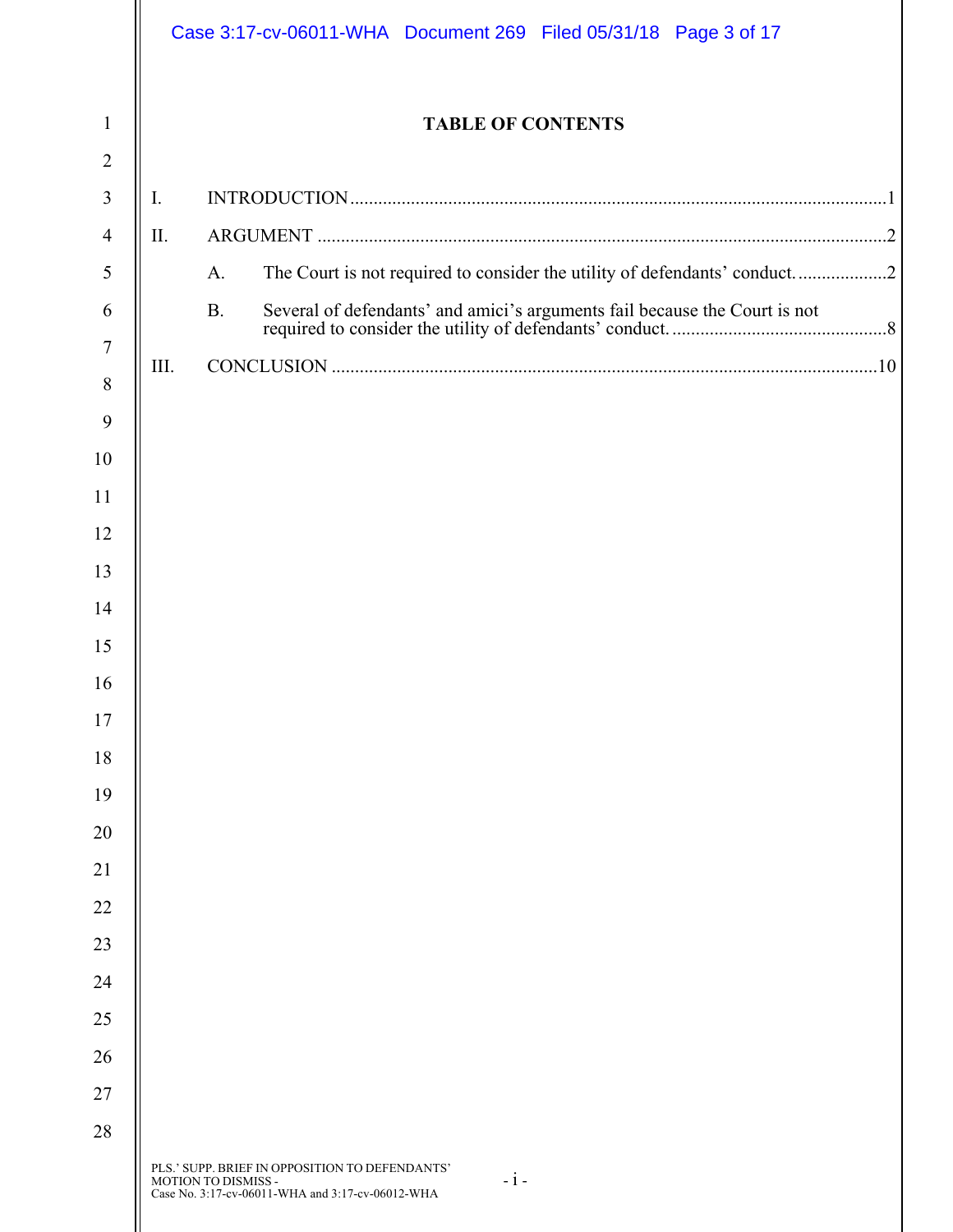| Case 3:17-cv-06011-WHA Document 269 Filed 05/31/18 Page 4 of 17                                                                                      |
|------------------------------------------------------------------------------------------------------------------------------------------------------|
| <b>TABLE OF AUTHORITIES</b><br>Page(s)                                                                                                               |
| Cases                                                                                                                                                |
| Baker v. Carr,                                                                                                                                       |
|                                                                                                                                                      |
| Boomer v. Atlantic Cement Co.,                                                                                                                       |
| Branch v. W. Petroleum, Inc.,                                                                                                                        |
| City of Harrisonville, Mo. v. W. S. Dickey Clay Mfg. Co.,                                                                                            |
| Comer v. Murphy Oil USA,                                                                                                                             |
| Hughes v. Emerald Mines Corp.,                                                                                                                       |
| Jost v. Dairyland Power Coop.,                                                                                                                       |
| Juliana v. United States,                                                                                                                            |
| McGary v. City of Portland,                                                                                                                          |
| National Energy Corp. v. O'Quinn,                                                                                                                    |
| Pendergrast v. Aiken,                                                                                                                                |
| Servicios Azucareros de Venezuela, C.A. v. John Deere Thibodeaux, Inc.,                                                                              |
| Sosa v. Alvarez-Machain,                                                                                                                             |
| Wood v. Picillo,                                                                                                                                     |
| PLS.' SUPP. BRIEF IN OPPOSITION TO DEFENDANTS'<br>$-i\mathrm{i}$ .<br><b>MOTION TO DISMISS -</b><br>Case No. 3:17-cv-06011-WHA and 3:17-cv-06012-WHA |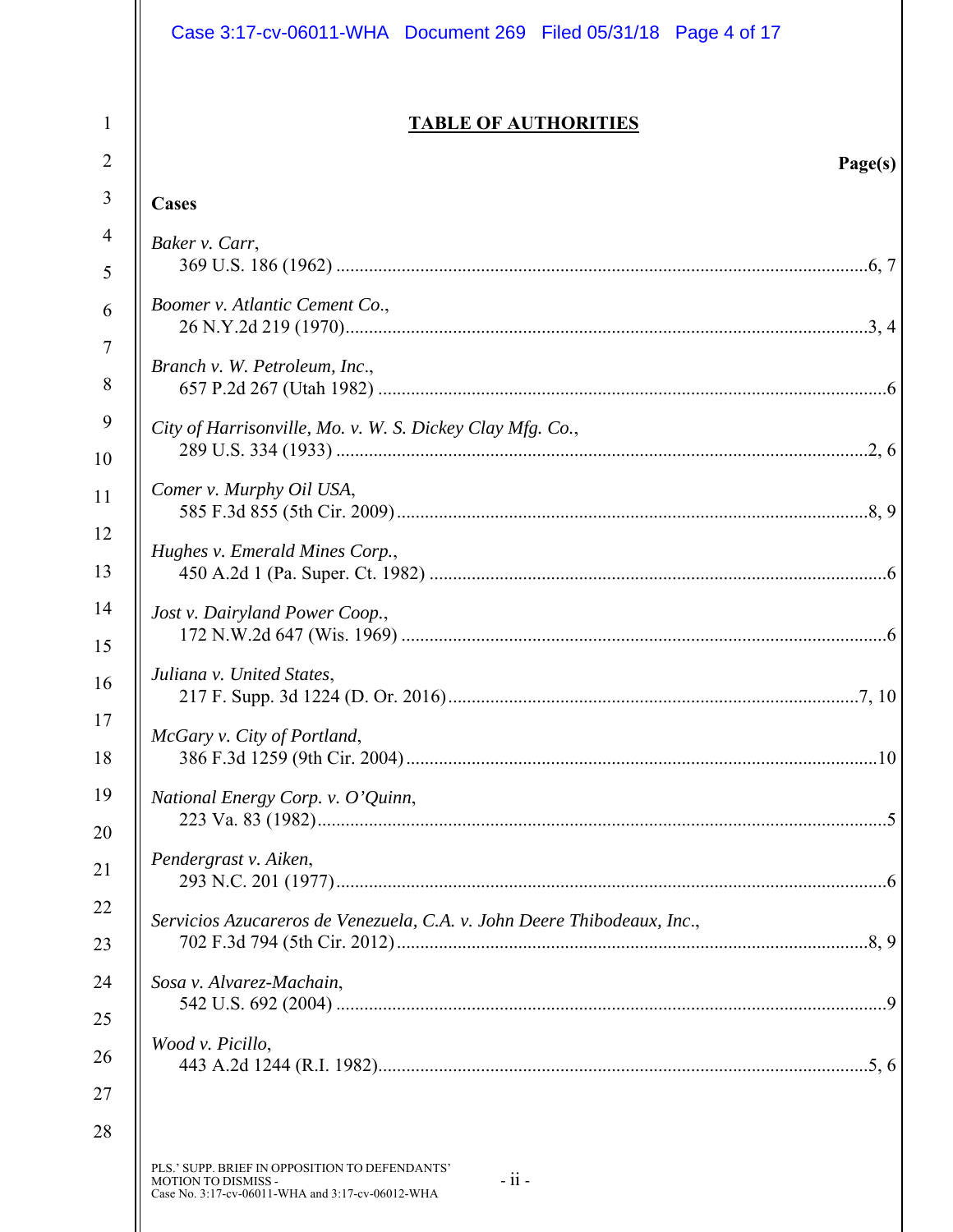# Case 3:17-cv-06011-WHA Document 269 Filed 05/31/18 Page 5 of 17

# PLS.' SUPP. BRIEF IN OPPOSITION TO DEFENDANTS' MOTION TO DISMISS - - iii - Case No. 3:17-cv-06011-WHA and 3:17-cv-06012-WHA **Other Authorities**  Restatement (First) of Torts (1939) .................................................................................................2, 3 Restatement (Second) of Torts § 821B (1979) ............................................................................3, 4, 7 Restatement (Second) of Torts § 822 (1979) ......................................................................................7 Restatement (Second) of Torts § 825 (1979) ......................................................................................7 Restatement (Second) of Torts § 826 (1979) ......................................................................................4 Restatement (Second) of Torts § 829A (1979) ............................................................................... 4, 7 Fed. R. Civ. P. 12(b)(6) .....................................................................................................................10 W. Page Keeton, Dan B. Dobbs, Robert E. Keeton, David G. Owen, *Prosser and Keeton on the Law of Torts* § 52 (5th ed. 1984) ........................................................................6, 7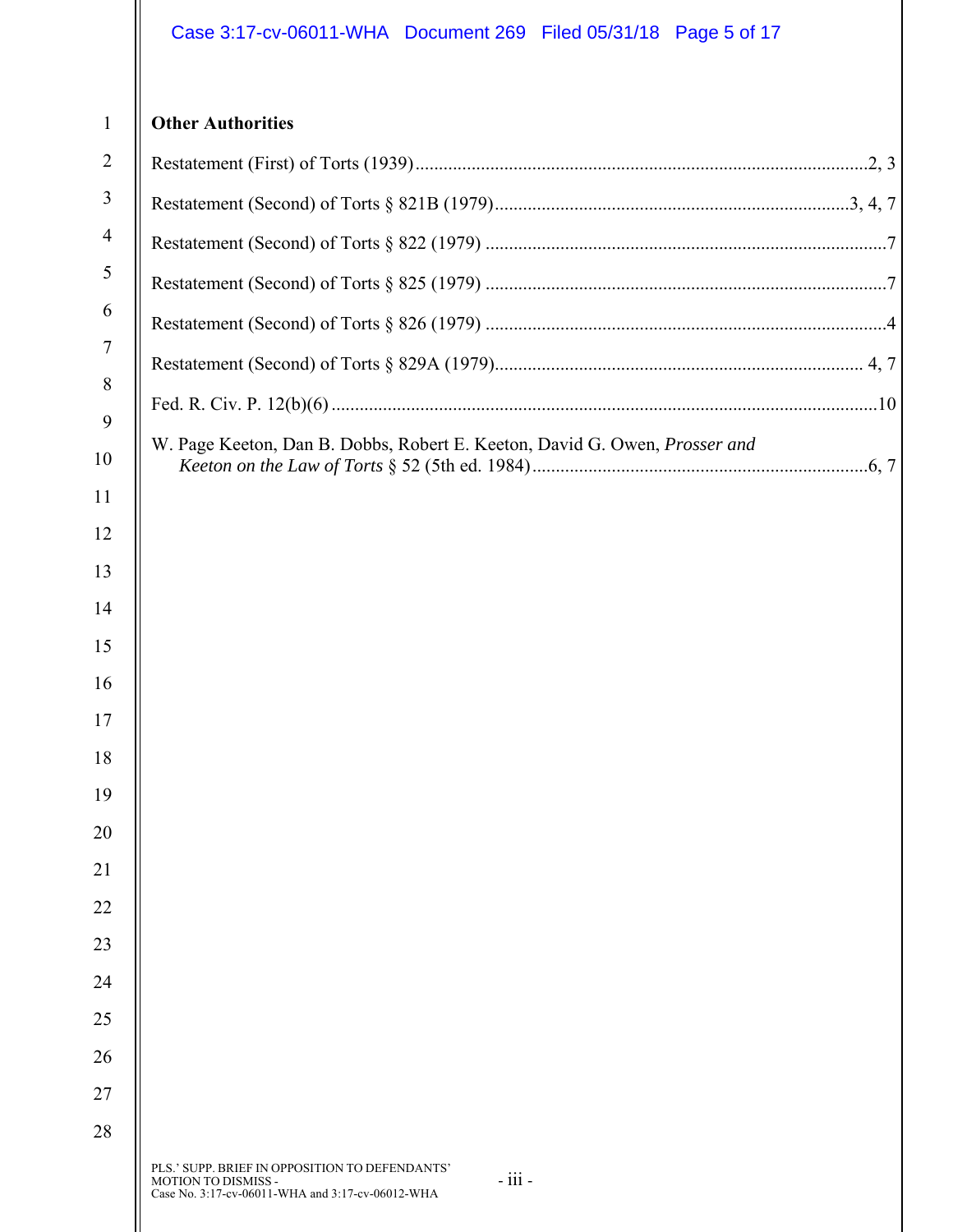2 3 4

5

6

7

8

9

10

11

12

13

14

15

16

17

18

19

20

21

22

23

24

25

1

In response to this Court's May 25, 2018 Order, San Francisco and Oakland ("plaintiffs" or "the Cities") submit this supplemental brief on the extent to which adjudication of plaintiffs' federal common law nuisance claims would require this Court to consider the utility of defendants' alleged conduct. ECF No. 259.<sup>1</sup> This brief supplements plaintiffs' prior briefing on this topic. See Plaintiffs' Motion to Remand (ECF No. 81) at 19:13-20:2; Plaintiffs' Reply in Support of Motion to Remand (ECF No. 108) at 6:25-28, 11:22-13:2 & n.2; Plaintiffs' Opposition to Defendants' Motion to Dismiss (ECF No. 235) at 23:15-19 & n. 56; and Plaintiffs' Response to United States' Amicus Brief (ECF No. 253) at 9:5-11:6.

## **I. INTRODUCTION**

The Cities are expressly not seeking, in any way, to enjoin or curtail defendants' business activities, including defendants' current and future production of fossil fuels. *See* FAC ¶ 11 ("[p]laintiffs . . . do not seek to restrain defendants from engaging in their business operations"). In fact, the Cities' complaints allege that defendants will continue to "execute long-term business plans to continue and even expand their fossil fuel production for decades into the future." *Id.* ¶ 3. "Defendants' planned production of fossil fuels into the future will exacerbate global warming [and] accelerate sea level rise even further." *Id.* ¶ 4.

Rather than seeking to enjoin or curtail defendants' conduct—and thus limit the harmful effects of global warming—plaintiffs are instead seeking a remedy to *mitigate* those effects. "[The Cities] must take abatement action now to protect public and private property . . . by building sea walls and other sea level rise adaptation infrastructure." *Id.* If 1. The relief plaintiffs seek here is thus tailored to those ends: plaintiffs seek an order "requiring Defendants to fund a climate change adaptation program," *i.e.*, to provide monetary relief to mitigate the harm defendants have caused and will continue to cause. *Id.* ¶¶ 142, 148.

Because the Cities seek to obtain monetary relief rather than to enjoin defendants' conduct, the Restatement (Second) of Torts—which all parties agree provides the relevant standards for

26

27

28

 $\overline{\phantom{0}}$  $^1$  All ECF references herein are to No. 3:17-cv-06011-WHA. "12b6 Br." refers to Defendants' Motion to Dismiss First Amended Complaint, ECF 225. "FAC" refers to the Amended Complaints.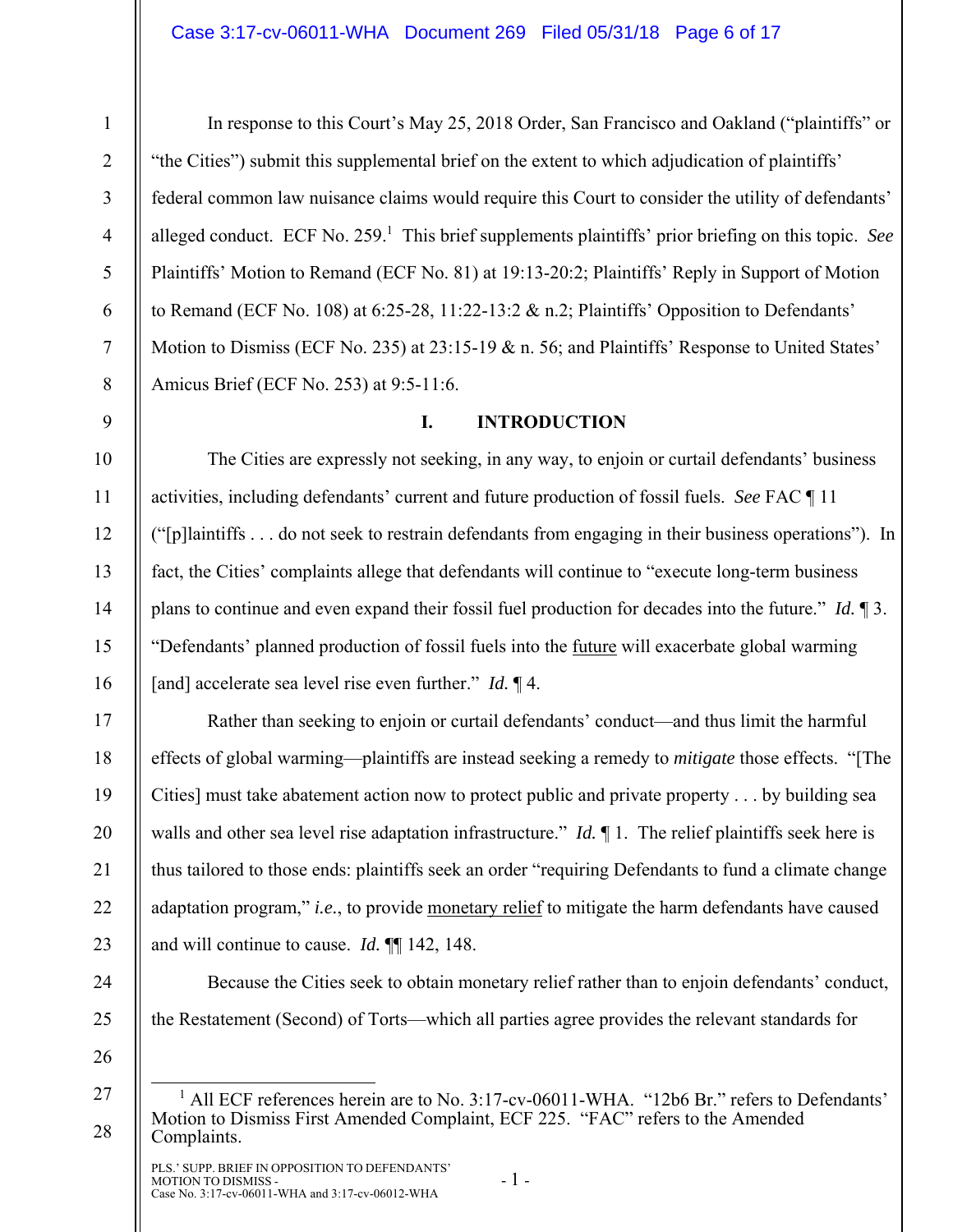plaintiffs' federal common law claims—expressly establishes that this Court need not consider or balance the utility of defendants' conduct. Defendants and their amici fail to acknowledge this governing standard, and its consequence for the Cities' claims. Defendants and their amici thus raise several arguments, including separation of powers, political question, and cooperative federalism, that expressly rely upon the concept that Congress is better equipped (than this Court) to weigh the utility of fossil fuel production. These arguments are wholly inapposite. Under the governing law, the Court need not engage in any balancing. The Cities have met their pleading obligations, and defendants' motion should be denied.

### **II. ARGUMENT**

### 10

1

2

3

4

5

6

7

8

9

**A. The Court is not required to consider the utility of defendants' conduct.** 

11 12 13 14 15 16 17 18 19 20 21 22 23 24 25 The Cities here seek an abatement fund, *i.e.*, monetary relief. Courts have long recognized that a different standard applies when considering whether to enjoin a nuisance versus whether to merely award monetary relief (while permitting the nuisance to continue). In *City of Harrisonville, Mo. v. W. S. Dickey Clay Mfg. Co*., the plaintiff landowner sued a city for damages and an injunction, alleging injury to property through the city's drainage of sewage into a creek on plaintiff's property. 289 U.S. 334, 336 (1933) ("*City of Harrisonville*"). The federal district court awarded monetary damages and issued an injunction requiring the city to abate the nuisance. *Id*. at 337. The United States Supreme Court determined that the injunction was improper, in part, because the city invested substantial funds in erecting the plant and abandoning it would have significant adverse consequences for city residents. *Id*. at 339. Writing for a unanimous court, Justice Brandeis recognized that "[w]here substantial redress can be afforded by the payment of money and issuance of an injunction would subject the defendant to grossly disproportionate hardship, equitable relief may be denied although the nuisance is indisputable." *Id*. at 338. The Court thus imposed an equitable remedy requiring the defendant to pay for the depreciation in value of the plaintiff's property as a condition of withholding an injunction against the pollution.

26 27 28 Shortly thereafter, between 1934 and 1939, the American Law Institute published the Restatement (First) of Torts in order "to present an orderly statement of the general common law of the United States." Restatement (First) of Torts Intro. (1934). The Introductory Note for the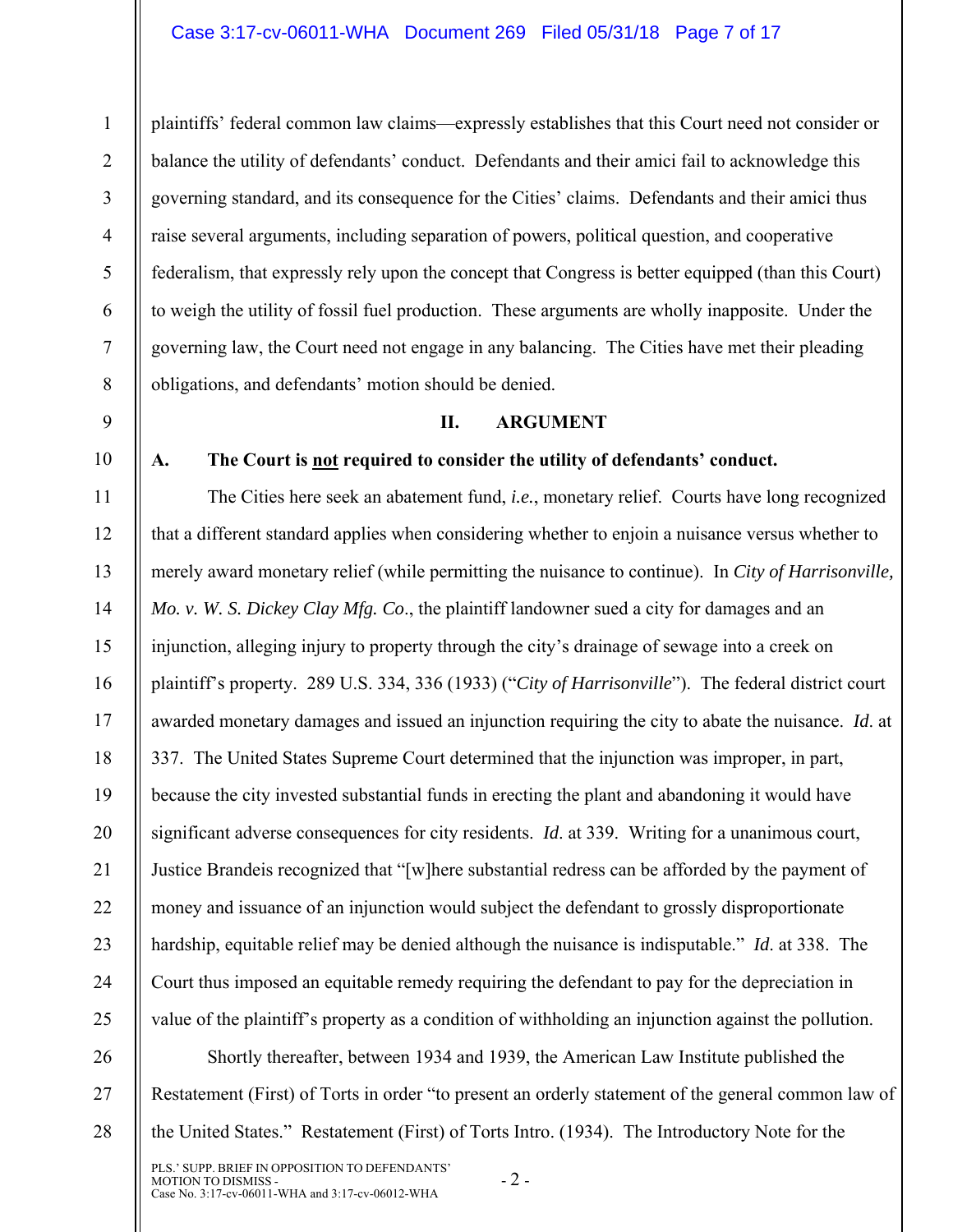### Case 3:17-cv-06011-WHA Document 269 Filed 05/31/18 Page 8 of 17

chapter on nuisance included a subsection entitled "*Action for damages distinguished from suit for injunction*," which succinctly incorporated the lesson from Justice Brandeis' opinion in *City of Harrisonville*: "It may be reasonable to continue an important activity if payment is made for the harm it is causing, but unreasonable to continue it without paying." Restatement (First) of Torts Ten 40 Scope Note (1939).

In 1970, the New York Court of Appeals decided the landmark case of *Boomer v. Atlantic Cement Co*., 26 N.Y.2d 219 (1970). In *Boomer*, the court affirmed a ruling that the defendant's cement plant constituted a nuisance by causing air pollution that harmed the plaintiffs' residential properties. But the economic value of the cement plant far outweighed the plaintiffs' property values, even though the harm to the plaintiffs was severe. *Id*. at 225. The court, reluctant to shut down the plant in light of the disparity in economic values favoring the defendant, thus declined to engage in the exercise of balancing the utility of defendant's operation against the scope of plaintiffs' harms. Instead, the court issued an injunction that would be dissolved on the payment of a monetary sum equal to the permanent damages suffered by the plaintiffs. By facilitating an outcome based upon an equitable order that resulted solely in monetary relief, the court obviated the need to conduct any balancing.<sup>2</sup>

Following *Boomer*, the American Law Institute finalized and published, in 1979, the nuisance provisions of the Restatement (Second) of Torts ("Restatement (Second)"), which reflect that this principle—that nuisance plaintiffs may recover monetary relief regardless of the utility of the offending conduct—had become an even more well-established component of nuisance law in the intervening decades. The parties here agree that the relevant standards governing plaintiffs' federal common law claims are provided by the Restatement (Second). *See* 12b6 Br. 16:13-17 & n.8. The Restatement (Second) sets out several ways a defendant's interference with a public right may be deemed "unreasonable" that do *not* require any balancing analysis.

*First*, new section 821B on "Public Nuisance" sets out a series of alternative circumstances establishing "unreasonableness," none of which involves any balancing of harm against utility, and

27

28

1

2

3

4

5

6

7

8

9

10

11

12

13

14

15

16

17

18

19

20

21

22

23

24

25

26

PLS.' SUPP. BRIEF IN OPPOSITION TO DEFENDANTS' MOTION TO DISMISS - - 3 - Case No. 3:17-cv-06011-WHA and 3:17-cv-06012-WHA - - 3 -

 <sup>2</sup> *See also* Plaintiffs' Response to United States' Amicus Brief (ECF No. 253) at 10:11-11:6 (discussing *Boomer* in further detail).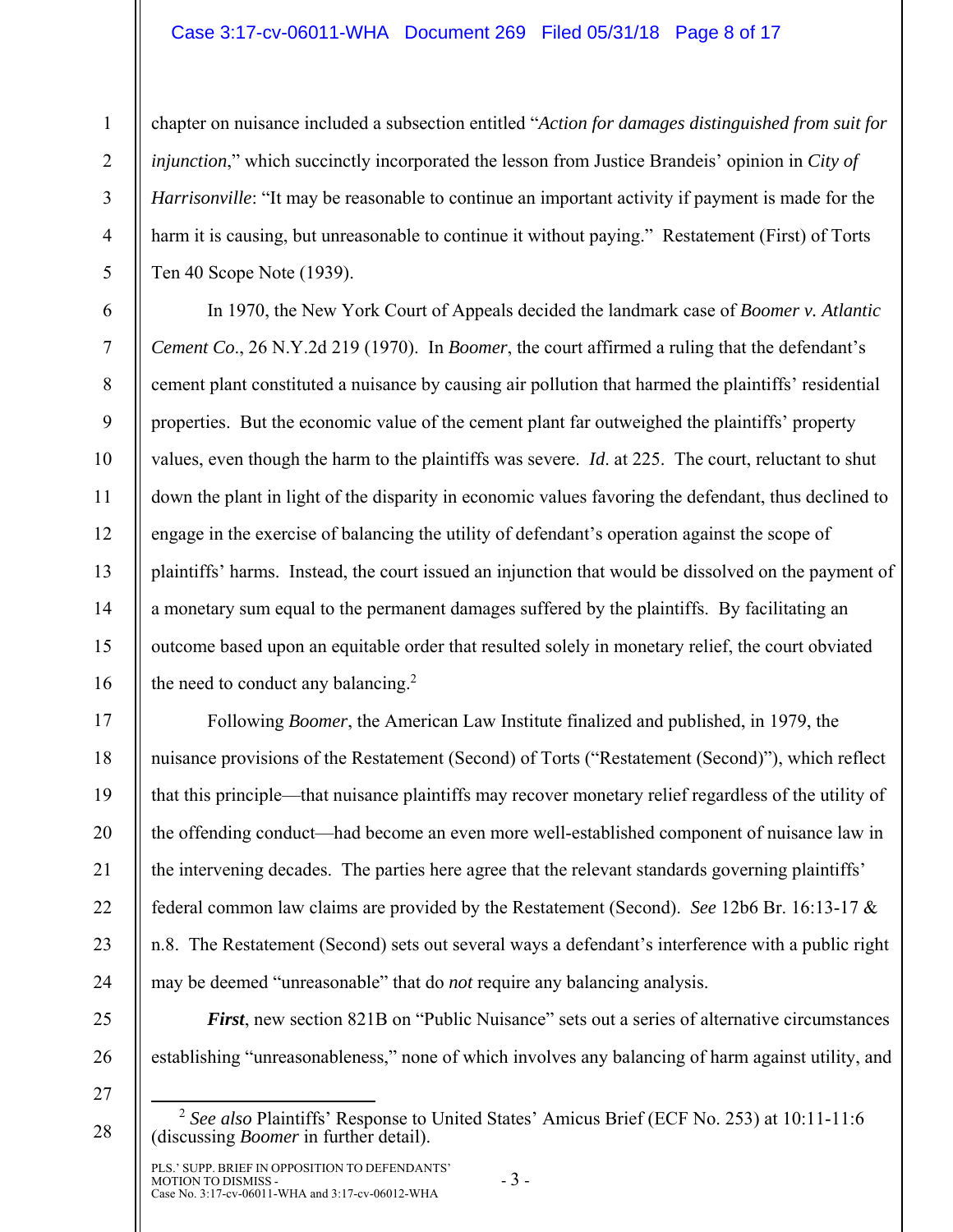# Case 3:17-cv-06011-WHA Document 269 Filed 05/31/18 Page 9 of 17

| comment e explains that the circumstances are "disjunctive," i.e., "any one may warrant a holding                                                                                                                                                                                                                                                                                                                                                                                                                                                                                                                                                                                                                                                                                                   |  |  |  |  |  |
|-----------------------------------------------------------------------------------------------------------------------------------------------------------------------------------------------------------------------------------------------------------------------------------------------------------------------------------------------------------------------------------------------------------------------------------------------------------------------------------------------------------------------------------------------------------------------------------------------------------------------------------------------------------------------------------------------------------------------------------------------------------------------------------------------------|--|--|--|--|--|
| of unreasonableness." <sup>3</sup> Comment i, entitled "Action for damages distinguished from one for                                                                                                                                                                                                                                                                                                                                                                                                                                                                                                                                                                                                                                                                                               |  |  |  |  |  |
| injunction," expressly addresses the irrelevance of "utility" in an action for monetary relief.                                                                                                                                                                                                                                                                                                                                                                                                                                                                                                                                                                                                                                                                                                     |  |  |  |  |  |
| In determining whether to award damages, the court's task is to decide whether it is<br>unreasonable to engage in the conduct without paying for the harm done. Although                                                                                                                                                                                                                                                                                                                                                                                                                                                                                                                                                                                                                            |  |  |  |  |  |
| a general activity may have great utility it may still be unreasonable to inflict the<br>harm without compensating for it. In an action for injunction the question is                                                                                                                                                                                                                                                                                                                                                                                                                                                                                                                                                                                                                              |  |  |  |  |  |
| whether the activity itself is so unreasonable that it must be stopped. It may be<br>reasonable to continue an important activity if payment is made for the harm it is<br>causing, but unreasonable to continue it without paying.                                                                                                                                                                                                                                                                                                                                                                                                                                                                                                                                                                 |  |  |  |  |  |
| Restatement (Second) § 821B.                                                                                                                                                                                                                                                                                                                                                                                                                                                                                                                                                                                                                                                                                                                                                                        |  |  |  |  |  |
| Second, section 826, regarding the unreasonableness of intentional invasions, was updated                                                                                                                                                                                                                                                                                                                                                                                                                                                                                                                                                                                                                                                                                                           |  |  |  |  |  |
| to include an independent, second prong, which expressly permits compensating nuisance victims                                                                                                                                                                                                                                                                                                                                                                                                                                                                                                                                                                                                                                                                                                      |  |  |  |  |  |
| without weighing the utility of defendant's conduct:                                                                                                                                                                                                                                                                                                                                                                                                                                                                                                                                                                                                                                                                                                                                                |  |  |  |  |  |
| An intentional invasion of another's interest in the use and enjoyment of land is<br>unreasonable if                                                                                                                                                                                                                                                                                                                                                                                                                                                                                                                                                                                                                                                                                                |  |  |  |  |  |
| (a) the gravity of the harm outweighs the utility of the actor's conduct, $or$<br>$(b)$ the harm caused by the conduct is serious and the financial burden of                                                                                                                                                                                                                                                                                                                                                                                                                                                                                                                                                                                                                                       |  |  |  |  |  |
| compensating for this and similar harm to others would not make the<br>continuation of the conduct not feasible.                                                                                                                                                                                                                                                                                                                                                                                                                                                                                                                                                                                                                                                                                    |  |  |  |  |  |
| Restatement (Second) § 826 (emphasis added). Comment b to section 826 further provides, in part,                                                                                                                                                                                                                                                                                                                                                                                                                                                                                                                                                                                                                                                                                                    |  |  |  |  |  |
| "Other invasions may impose harm so severe that the recipient cannot be expected to bear it                                                                                                                                                                                                                                                                                                                                                                                                                                                                                                                                                                                                                                                                                                         |  |  |  |  |  |
| without compensation, regardless of the utility of the activity in the abstract."                                                                                                                                                                                                                                                                                                                                                                                                                                                                                                                                                                                                                                                                                                                   |  |  |  |  |  |
| <b>Third</b> , section 829A, also newly added with the Restatement (Second), provides, in full:                                                                                                                                                                                                                                                                                                                                                                                                                                                                                                                                                                                                                                                                                                     |  |  |  |  |  |
| An intentional invasion of another's interest in the use and enjoyment of land is<br>unreasonable if the harm resulting from the invasion is severe and greater than the<br>other should be required to bear without compensation.                                                                                                                                                                                                                                                                                                                                                                                                                                                                                                                                                                  |  |  |  |  |  |
| Restatement (Second) § 829A. <sup>4</sup> Section 829A (which is partially based upon Boomer, see                                                                                                                                                                                                                                                                                                                                                                                                                                                                                                                                                                                                                                                                                                   |  |  |  |  |  |
| Reporter's Note), fits this case perfectly as the Cities have alleged harm that is undeniably severe.                                                                                                                                                                                                                                                                                                                                                                                                                                                                                                                                                                                                                                                                                               |  |  |  |  |  |
| <sup>3</sup> The 821B factors include "[w]hether the conduct involves significant interference with the<br>public health, the public safety, the public peace, the public comfort or the public convenience, or.<br>. whether the conduct is of a continuing nature or has produced a permanent or long-lasting effect,<br>and, as the actor knows or has reason to know, has a significant effect upon the public right."<br>Restatement (Second) $\S$ 821B(2).<br><sup>4</sup> Sections 826 through 831 of the Restatement (Second) of Torts are located under the Private<br>Nuisance topic but, according to the comments, also apply to public nuisance.<br>PLS.' SUPP. BRIEF IN OPPOSITION TO DEFENDANTS'<br>$-4-$<br>MOTION TO DISMISS -<br>Case No. 3:17-cv-06011-WHA and 3:17-cv-06012-WHA |  |  |  |  |  |
|                                                                                                                                                                                                                                                                                                                                                                                                                                                                                                                                                                                                                                                                                                                                                                                                     |  |  |  |  |  |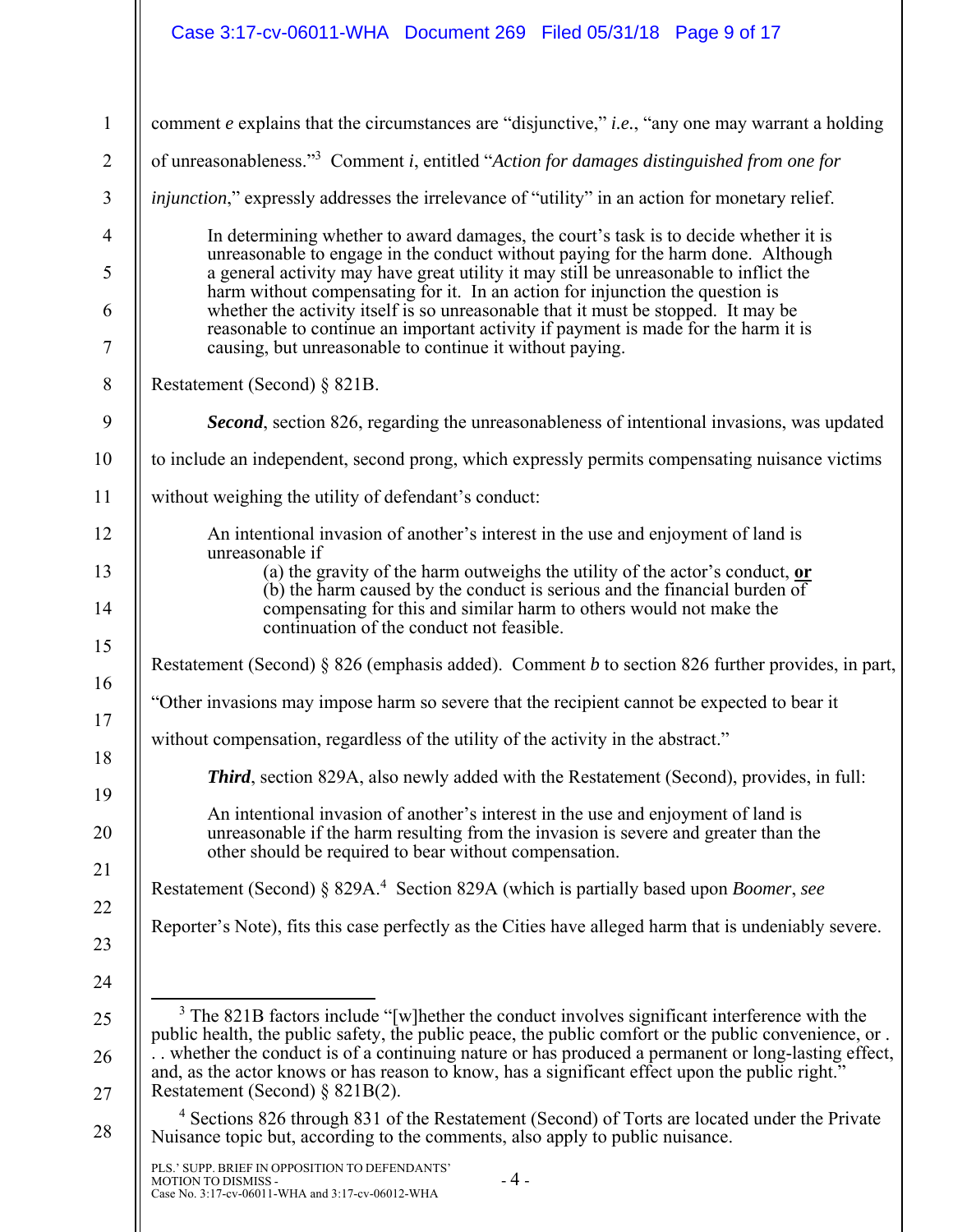### Case 3:17-cv-06011-WHA Document 269 Filed 05/31/18 Page 10 of 17

1

Two related but distinct ideas are behind these provisions. First, while some activities are valuable enough to society that they should not be enjoined, they should nevertheless "pay their own way" by compensating victims for harms inflicted. In the terminology of economics, these tortfeasors should be forced to internalize costs of their operations rather than be allowed to externalize them onto property owners or the public. The second, and closely related concept, focuses on the need for fairness to plaintiffs. Some injuries or interferences caused by a defendant are so substantial that victims should not be required to bear them without compensation.

Since publication of the Restatement (Second), a wide range of courts have concluded that the utility of defendant's conduct is irrelevant when considering a nuisance claim seeking monetary relief. For example, in *National Energy Corp. v. O'Quinn*, 223 Va. 83, 86 (1982), property owners brought a nuisance action against an operator of a coal preparation plant, asserting that defendant's operation of the facility caused coal dust to be spread over the plaintiffs' properties and homes and caused loud and excessive noise to be emitted from the plant. In affirming a verdict for the plaintiffs and monetary relief, the Supreme Court of Virginia concluded that defendant's operation caused substantial damage to the plaintiffs, regardless of the nature and importance of its operation. *Id.* at 91. "It is of no consequence that an industry or business is a useful or necessary one.... The law does not allow an individual to be driven from his home, or to be forced to live in it in positive discomfort, even though the obnoxious condition may be caused by a lawful, useful business carried on in his neighborhood." *Id.* at 90-91.<sup>5</sup>

In *Wood v. Picillo*, 443 A.2d 1244 (R.I. 1982), the defendant dumped hazardous chemicals that seeped onto the plaintiffs' property; the court upheld a public nuisance judgment that, *inter alia*, ordered the defendants to finance the costs of removal and cleanup. The court expressly recognized that the unreasonableness element of public nuisance is not focused on the defendant's conduct but on the harm to the plaintiff:

25 26 27

28

21

22

23

24

<sup>5</sup> Internal citations, quotations, and footnotes omitted throughout unless otherwise indicated.

The essential element of an actionable nuisance is that persons have suffered harm or are threatened with injuries that they ought not have to bear. Distinguished from negligence liability, liability in nuisance is predicated upon unreasonable injury

PLS.' SUPP. BRIEF IN OPPOSITION TO DEFENDANTS' MOTION TO DISMISS - - 5 - Case No. 3:17-cv-06011-WHA and 3:17-cv-06012-WHA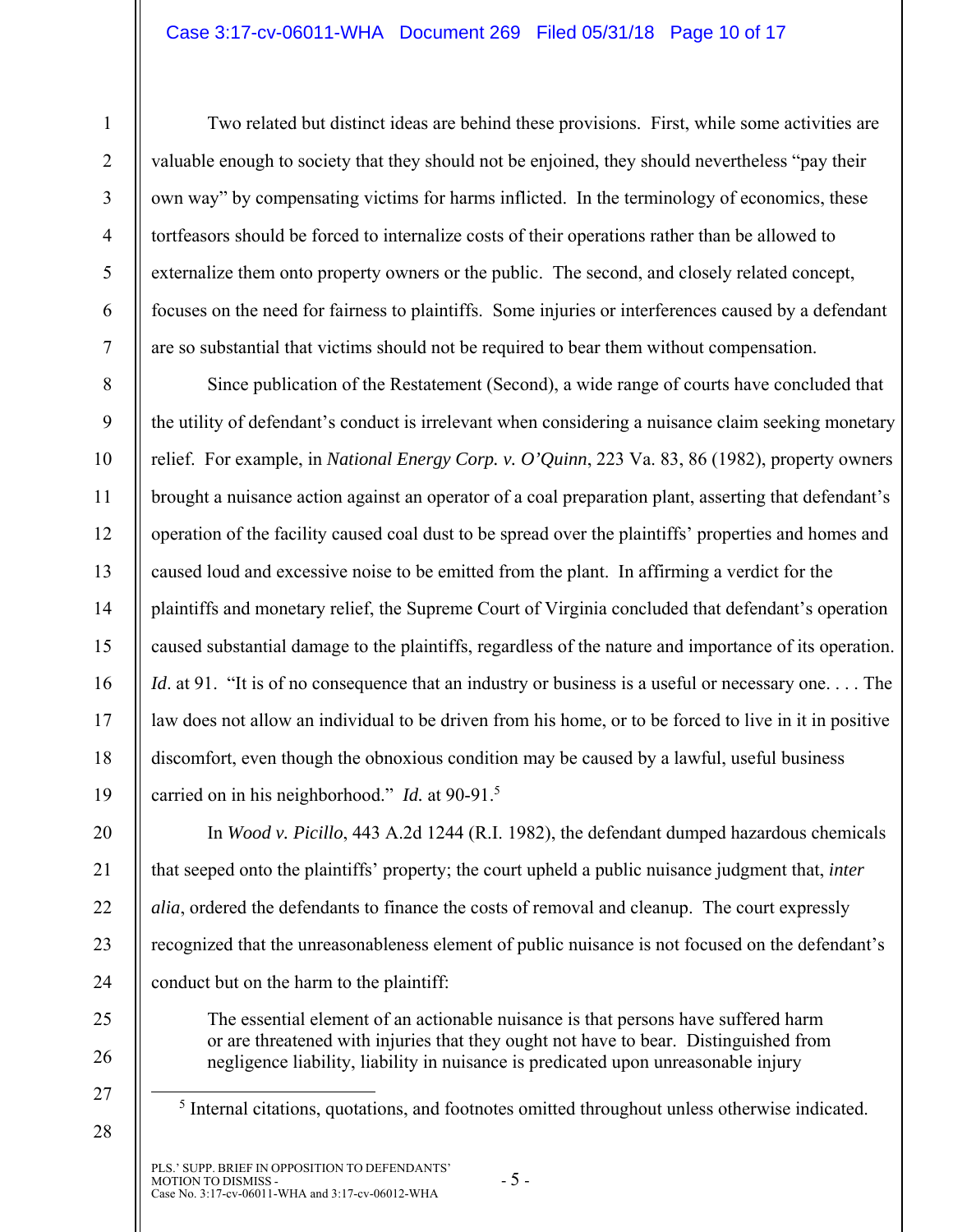# Case 3:17-cv-06011-WHA Document 269 Filed 05/31/18 Page 11 of 17

rather than upon unreasonable conduct. Thus, plaintiffs may recover in nuisance despite the otherwise nontortious nature of the conduct which creates the injury.

*Id.* at 1247. Numerous other courts have reached the same conclusion.<sup>6</sup> As a leading treatise has noted, "the intentional interference with the plaintiff's use of his property can be unreasonable even when the defendant's conduct is reasonable. This is simply because a reasonable person could conclude that the plaintiff's loss resulting from the intentional interference ought to be allocated to the defendant." W. Page Keeton, Dan B. Dobbs, Robert E. Keeton, David G. Owen, *Prosser and Keeton on the Law of Torts* § 52 (5th ed. 1984).7

The foregoing logic applies equally whether the relief requested is traditional monetary damages or (as here) an abatement fund, *i.e.*, monetary relief to pay for sea walls and other necessary infrastructure. These two remedies share the essential trait that matters here—neither serves to limit or alter a defendant's conduct, thus neither requires a court to weigh or balance the utility of that conduct. In any event, any speculation about crafting an appropriate remedy could not support dismissal at this early stage. *See Baker v. Carr*, 369 U.S. 186, 198, (1962) ("*Baker*") ("Beyond noting that we have no cause at this stage to doubt the District Court will be able to

26 27 28  $<sup>7</sup>$  Thus, an intentional nuisance as pled here (as opposed to a negligent nuisance) does not</sup> require the plaintiff to establish what the defendant should have done differently. *See id*. (defendant who "exercises utmost care in the utilization of known scientific techniques for minimizing the harm . . . and who is serving society well by engaging in the activity may yet be required to pay for the inevitable harm caused"). The Cities therefore do not base their claims on any hypothetical actions defendants could have taken; they expressly disavow the contention that their claims are based on how Congress might have acted if defendants had behaved differently.

 <sup>6</sup> *See, e.g.*, *Branch v. W. Petroleum, Inc*., 657 P.2d 267, 274 (Utah 1982) ("Unlike most other torts, [nuisance law] is not centrally concerned with the nature of the conduct causing the damage, but with the nature and relative importance of the interests interfered with or invaded."); *Pendergrast v. Aiken*, 293 N.C. 201, 217-18 (1977) (nuisance liability can be imposed "if the resulting interference with another's use and enjoyment of land is greater than it is reasonable to require the other to bear under the circumstances without compensation") (citing drafts of Restatement (Second) provisions, including section 829A); *Jost v. Dairyland Power Coop.*, 172 N.W.2d 647, 653-54 (Wis. 1969) ("injuries caused by air pollution or other nuisance must be compensated irrespective of the utility of the offending conduct as compared to the injury."); *Hughes v. Emerald Mines Corp.*, 450 A.2d 1, 6 (Pa. Super. Ct. 1982) (harm to plaintiffs "was undeniably 'severe' and we are inclined to agree with the finder of fact that the loss is 'greater than they should be required to bear without compensation' *regardless of the utility of the conduct*") (quoting Restatement (Second) § 829A).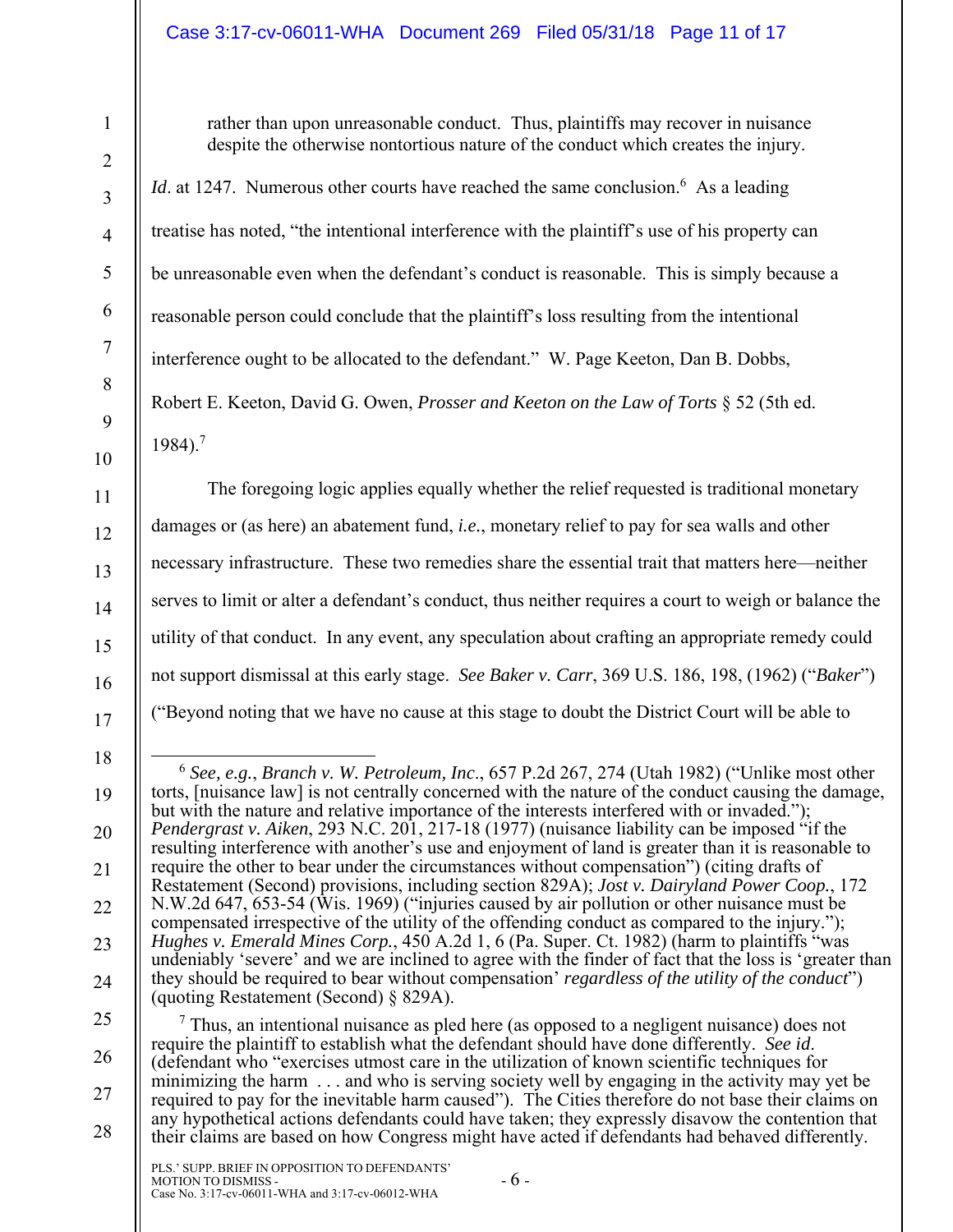#### Case 3:17-cv-06011-WHA Document 269 Filed 05/31/18 Page 12 of 17

1

2

3

4

5

6

7

8

9

10

11

12

13

14

15

16

17

18

19

20

21

fashion relief if violations of constitutional rights are found, it is improper now to consider what remedy would be most appropriate if appellants prevail at trial"); *see also Juliana v. United States*, 217 F. Supp. 3d 1224, 1242 (D. Or. 2016) (citing *Baker* for same point and denying motion to dismiss a global warming case brought against various government actors), *mandamus denied sub nom*. *In re United States*, 884 F.3d 830 (9th Cir. 2018).

The Cities' complaints expressly endorse this approach—set forth in the Restatement (Second) and adopted by courts throughout the country—whereby this Court need not balance, or even consider, the utility of defendants' conduct. The Cities seek only to recover an equitable abatement fund, *i.e.*, monetary relief. *See* FAC, p. 61 (San Francisco), p. 55 (Oakland). And the Cities expressly do not seek to regulate or interrupt defendants' business operations. *See id.* ¶ 11.

Stripped of the requirement to balance utility versus harm, the elements of the Cities' nuisance claims are straightforward. A public nuisance is an "unreasonable interference with a right common to the general public." Restatement (Second) § 821B(1). A defendant is liable for nuisance if the interference with the public right (or the invasion of another's use and enjoyment of land) is intentional and unreasonable. *Id.* § 822(a). "Intentional" conduct is where the actor knows that the interference is resulting or substantially certain to result from his conduct. *Id.* § 825(b). And "unreasonable" conduct (discussed in Section A, *supra*) includes, *inter alia*, (1) conduct that significantly interferes with "the public health, the public safety, the public peace, the public comfort or the public convenience" (Restatement (Second) § 821B(2)) and (2) invasions of another's use and enjoyment of land resulting in severe harm, greater than one "should be required to bear without compensation." *Id.* § 829A.

PLS.' SUPP. BRIEF IN OPPOSITION TO DEFENDANTS' 22 23 24 25 26 27 28 The Cities have properly and sufficiently pleaded the foregoing aspects of nuisance here. Defendants have produced massive quantities of fossil fuels. *See, e.g.*, FAC, ¶¶ 92-94. Fossil fuel products, when used exactly as intended, cause global warming. *See, e.g.*, *id.* ¶ 74. Defendants have known for decades that their fossil fuel products pose risks of "severe" and even "catastrophic" impacts on the global climate. *See, e.g*., *id.* ¶ 95. Despite this knowledge, defendants have nonetheless promoted fossil fuel use in massive quantities through affirmative advertising, while at the same time downplaying global warming risks. *See, e.g*., *id.* ¶ 103. Global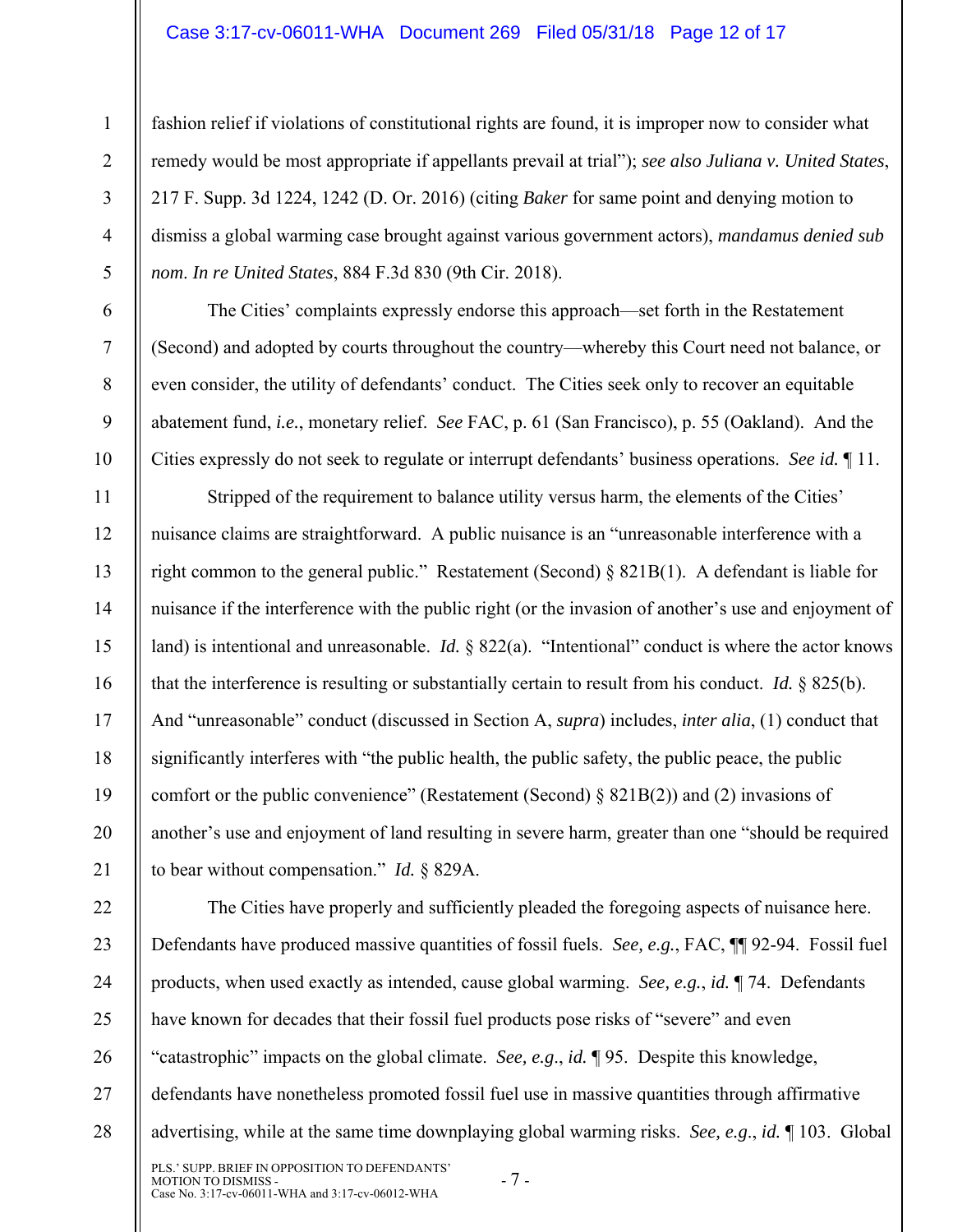# Case 3:17-cv-06011-WHA Document 269 Filed 05/31/18 Page 13 of 17

warming has caused and continues to cause accelerated sea level rise in the San Francisco Bay and the adjacent ocean with severe, and potentially catastrophic, consequences for the Cities. *See, e.g*., *id.*  $\P$ [125, 128. The Cities have already incurred expenditures necessitated by defendants' past conduct. *See, e.g*., *id.* ¶¶ 131-134.

5

6

7

8

9

10

11

12

13

14

15

16

17

18

19

20

21

22

23

1

2

3

4

### **B. Several of defendants' and amici's arguments fail because the Court is not required to consider the utility of defendants' conduct.**

By charting a path for monetary relief, which obviates the need for this court to engage in any balancing of utility versus harm, plaintiffs have rendered several of defendants' and amici's arguments unavailing.

*First*, defendants' argument that the Cities' claims "violate the separation of powers," which amalgamates defendants' arguments under the political question doctrine, foreign policy preemption, and the dormant Commerce Clause (12b6 Br. 23:17-25-6), is inapposite. The Cities already thoroughly rebutted these arguments. 12b6 Opp. 23:12-25:16. But for purposes of this supplemental brief, defendants' arguments rely heavily on the idea that courts could not engage in balancing or weighing of the interests at issue here. *See, e.g*., 12b6 Br. 25:17-18 ("there is no manageable standard for balancing the utility of using fossil fuels against the risks posed by emissions"); 12b6 Br. 25:15-16 (courts are "ill-suited" to "weigh competing policy interests"). As demonstrated above, these arguments are strawmen. The Cities' public nuisance claim does not require the Court to engage in any such weighing or balancing, so these arguments fail.<sup>8</sup> Indeed, as a panel of the Fifth Circuit found in a global warming tort case sounding in public nuisance, "the balancing of interests in Congress's legislative process . . . does not require federal courts to imitate the legislative process." *Comer v. Murphy Oil USA*, 585 F.3d 855, 876 (5th Cir. 2009).<sup>9</sup> The cases

PLS.' SUPP. BRIEF IN OPPOSITION TO DEFENDANTS' MOTION TO DISMISS - - 8 - Case No. 3:17-cv-06011-WHA and 3:17-cv-06012-WHA 28 <sup>9</sup> *Vacated for en banc review*, 718 F.3d 460 (5th Cir. 2013) (*en banc*), *appeal dismissed for failure of quorum*, 607 F.3d 1049 (5th Cir. 2010) (*en banc*); *see also Servicios Azucareros de* 

<sup>24</sup>  25 26 27 8 The related, overlapping arguments posed by *amici* in support of defendants are similarly unpersuasive for the same reasons. *See, e.g*., United States Amicus Brief 6:7-9 (ECF No. 245) ("balancing the Nation's energy needs and economic interests against the risks posed by climate change should be left to the political branches of the federal government in the first instance"); Indiana Amicus Brief 7:22-23 (ECF No. 224-1) ("the questions of global climate change and its effects—and the proper balance of regulatory and commercial activity—are political questions not suited for resolution by any court").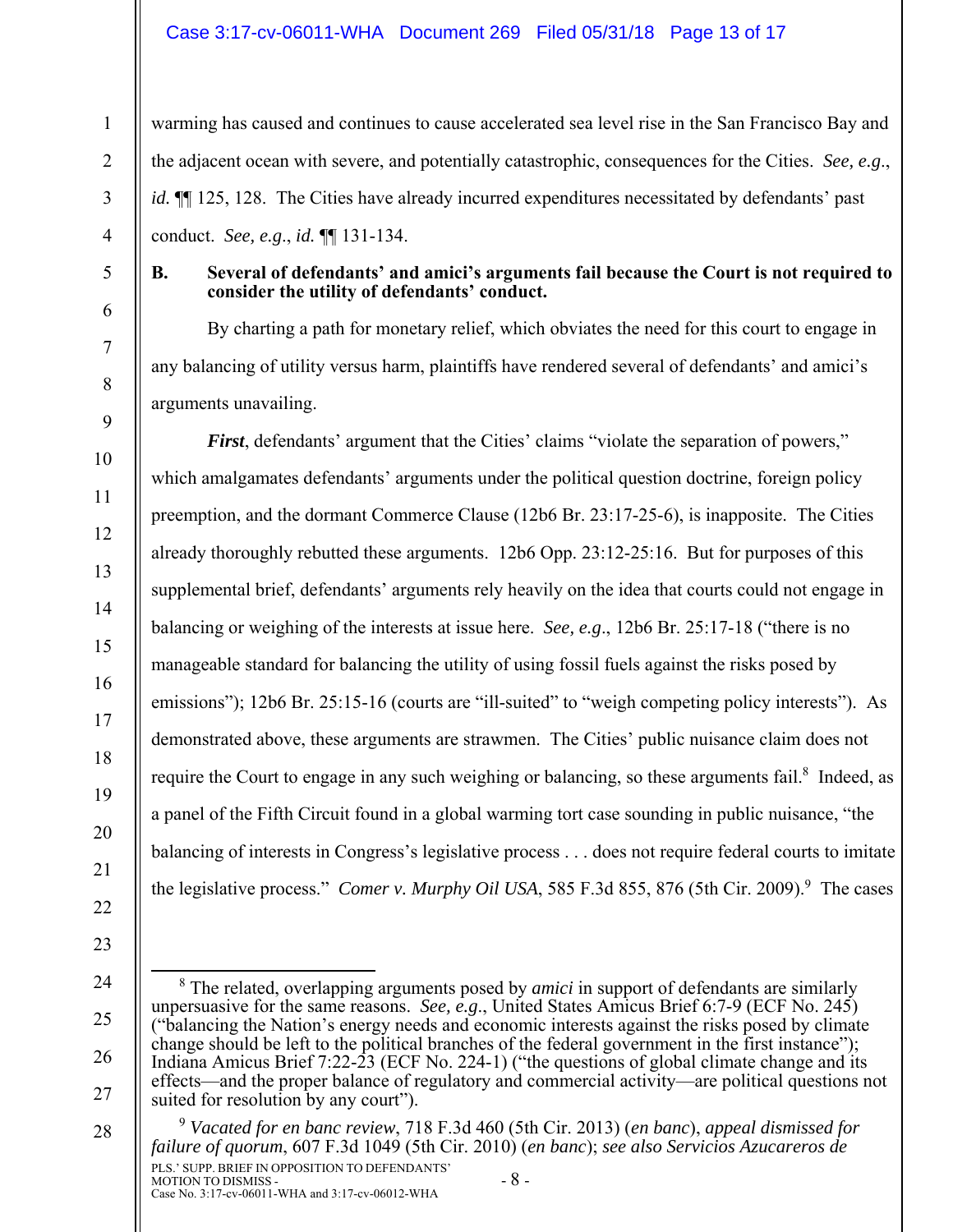defendants rely upon here for their balancing argument are, as that opinion held, based on "a serious error of law." *Id*.

*Second*, defendants' argument that various federal laws promote fossil fuel production and thus displace any claim based on the domestic production of fossil fuels (12b6 Br. 13:6-14:7) is rendered similarly ineffective.<sup>10</sup> More specifically, defendants argue that the Cities' claim requires the Court to determine whether a particular level of fossil fuel production is "unreasonable," and that this determination would therefore conflict with statutes that "subsidize and encourage" domestic fossil fuel production. 12b6 Br. 13:27-14:4. But the "unreasonable" element of the Cities' public nuisance claim does *not* commit the Court to engage in any cost-benefit analysis that might conflict with a purportedly similar analysis by Congress. Instead, the Court must determine whether or not it is unreasonable for the Cities to shoulder all of the costs of the harm under the circumstances. Thus, even if Congress had unequivocally expressed its support for increased domestic production of fossil fuels regardless of climate change impacts—which it has not—the public nuisance claim here is focused on the unreasonableness of the *consequences* of defendants' conduct on these particular plaintiffs, a matter on which Congress has not spoken.

**Third**, defendants' argument regarding "judicial caution" is also rendered ineffective by plaintiffs' pursuit of nuisance claims that do not require any judicial balancing of utility and harm. Defendants rely upon *Sosa v. Alvarez-Machain*, 542 U.S. 692 (2004) ("*Sosa*"), for the position that courts should "exercise[e] great caution before recognizing novel causes of action under federal common law." 12b6 Br. 11:7-9.11 Notwithstanding the fact that defendants misread *Sosa* (*see* 12b6 Opp. 10:22-11:2 & n.18), the conclusion defendants reach—"Plaintiffs' effort to enlist the Court in *regulating* foreign emissions must be rejected" (12b6 Br. 11:20-21, emphasis added) highlights that the argument mischaracterizes the remedy plaintiffs seek here. Plaintiffs are not

24

 $\overline{a}$ 

1

2

3

4

5

6

7

8

9

10

11

12

13

14

15

16

17

18

19

20

21

22

23

25

26

*Venezuela, C.A. v. John Deere Thibodeaux, Inc.*, 702 F.3d 794, 800 (5th Cir. 2012) (relying on 2009 *Comer* panel opinion as good law).

 $10$  Amicus Indiana makes this same argument in its brief at 19:24-20:7. Amicus United States makes related arguments in its brief at 20:20-22:13.

27 28 11 Amicus United States similarly relies upon *Sosa* and other Alien Tort Statute cases for the proposition that this Court should exercise "judicial caution" and not "extend" the federal common law of nuisance. *See* United States Amicus 17:9-23.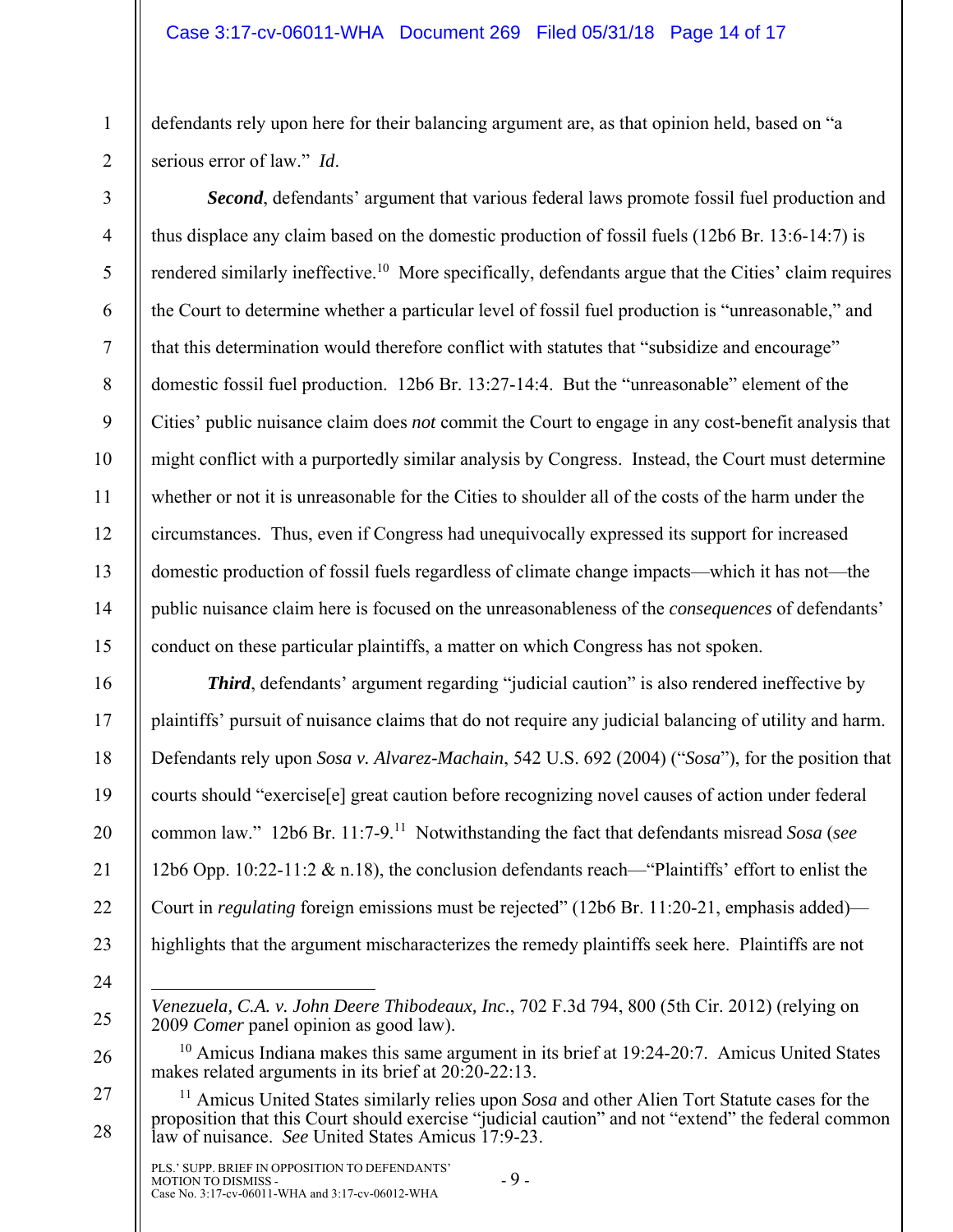seeking to "regulate" anything. As explained above, plaintiffs expressly do not seek to regulate or enjoin defendants' business operations.

3

4

5

6

7

11

1

2

**III. CONCLUSION** 

The Cities' claims are firmly rooted in the well-established framework of common law nuisance, which expressly includes the principal that Courts need not consider the utility of defendants' conduct when plaintiffs (like the Cities here) do not seek to limit or interrupt defendants' business practices.

8 9 10 12 13 14 15 16 17 18 And to the extent that this Court views any aspect of plaintiffs' cases as novel or groundbreaking, this further counsels in favor of denying defendants' motion. *See, e.g., McGary v. City of Portland*, 386 F.3d 1259, 1270 (9th Cir. 2004) (Rule 12(b)(6) motions "are especially disfavored in cases where the complaint sets forth a novel legal theory that can best be assessed after factual development."). In her recent order denying the United States' motion to dismiss another global warming case, Judge Aiken of the Oregon District Court concluded, "[t]his lawsuit may be groundbreaking, but that fact does not alter the legal standards governing the motions to dismiss. Indeed, the seriousness of plaintiffs' allegations underscores how vitally important it is for this Court to apply those standards carefully and correctly." *Juliana*, 217 F. Supp. 3d at 1262. As in *Juliana*, this Court should deny defendants' motion and permit plaintiffs the opportunity to develop a full factual record.

PLS.' SUPP. BRIEF IN OPPOSITION TO DEFENDANTS' MOTION TO DISMISS - - 10 - Case No. 3:17-cv-06011-WHA and 3:17-cv-06012-WHA - 10 -19 20 21 22 23 24 25 26 27 28 Dated: May 31, 2018 Respectfully submitted, *\*\** /s/ *Matthew D. Goldberg* DENNIS J. HERRERA, State Bar #139669 City Attorney RONALD P. FLYNN, State Bar #184186 Chief Deputy City Attorney YVONNE R. MERÉ, State Bar #173594 Chief of Complex and Affirmative Litigation ROBB W. KAPLA, State Bar #238896 Deputy City Attorney MATTHEW D. GOLDBERG, State Bar #240776 Deputy City Attorney City Hall, Room 234 1 Dr. Carlton B. Goodlett Place San Francisco, California 94102-4602 Tel.: (415) 554-4748 Fax: (415) 554-4715 Email: matthew.goldberg@sfcityatty.org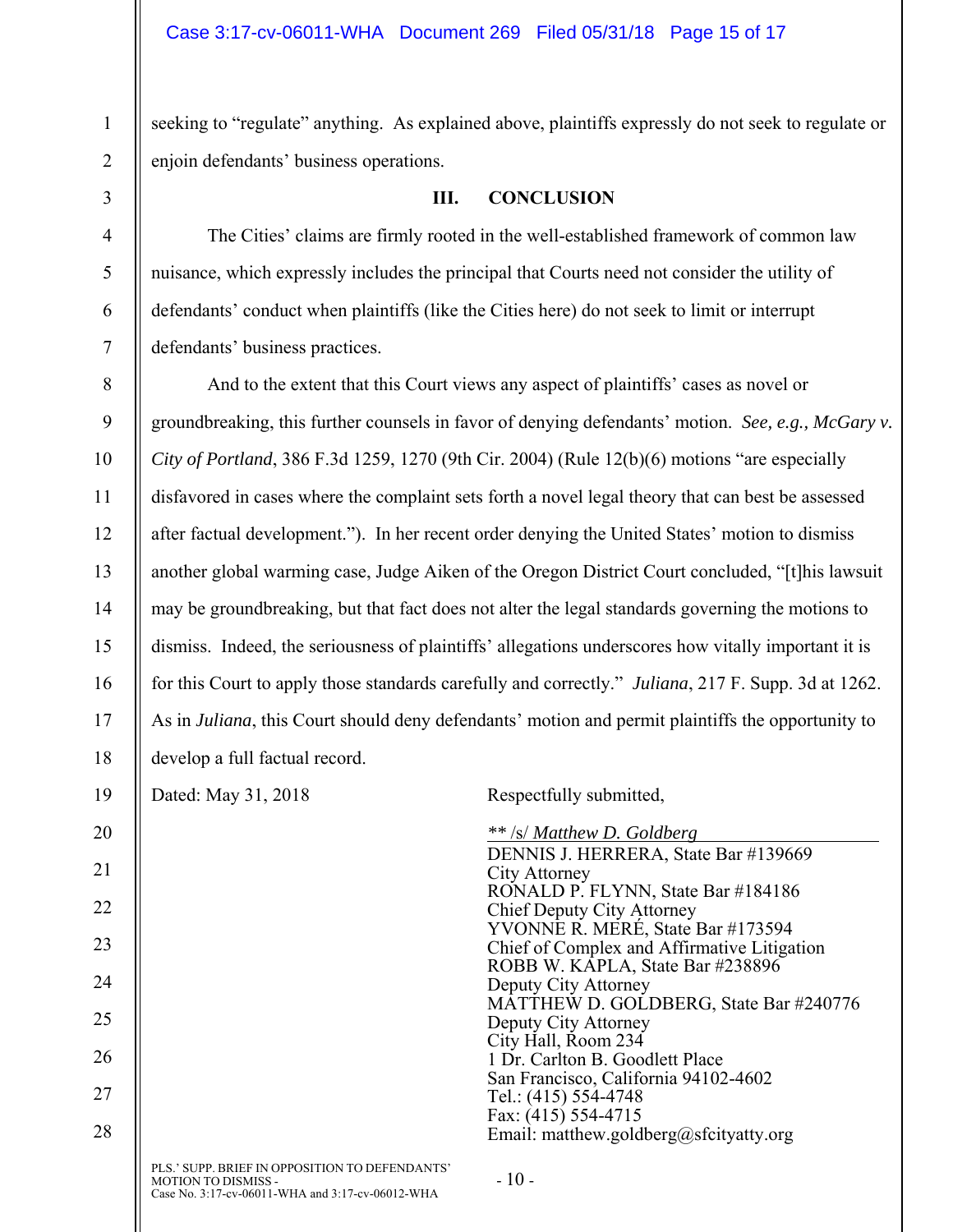| $\mathbf{1}$   |                                                                                                                           |                                                                                                              |  |  |  |
|----------------|---------------------------------------------------------------------------------------------------------------------------|--------------------------------------------------------------------------------------------------------------|--|--|--|
| $\overline{2}$ |                                                                                                                           | <b>Attorneys for Plaintiffs</b><br>CITY AND COUNTY OF SAN FRANCISCO and                                      |  |  |  |
| 3              |                                                                                                                           | PEOPLE OF THE STATE OF CALIFORNIA,<br>acting by and through San Francisco City Attorney<br>DENNIS J. HERRERA |  |  |  |
| 4              |                                                                                                                           |                                                                                                              |  |  |  |
| 5              |                                                                                                                           | ** Pursuant to Civ. L.R. $5-1(i)(3)$ , the<br>electronic filer has obtained approval from this<br>signatory. |  |  |  |
| 6              |                                                                                                                           |                                                                                                              |  |  |  |
| 7              |                                                                                                                           | ** /s/ Erin Bernstein<br>BARBARA J. PARKER (State Bar #069722)                                               |  |  |  |
| 8              |                                                                                                                           | City Attorney<br>MARIA BEE (State Bar #167716)                                                               |  |  |  |
| 9              |                                                                                                                           | Special Counsel<br>ERIN BERNSTEIN (State Bar #231539)                                                        |  |  |  |
| 10             |                                                                                                                           | <b>Supervising Deputy City Attorney</b>                                                                      |  |  |  |
|                |                                                                                                                           | MALIA MCPHERSON (State Bar #313918)<br>Attorney                                                              |  |  |  |
| 11             | One Frank H. Ogawa Plaza, 6th Floor<br>Oakland, California                                                                |                                                                                                              |  |  |  |
| 12             | Tel.: (510) 238-3601                                                                                                      |                                                                                                              |  |  |  |
| 13             | Fax: (510) 238-6500<br>Email: ebernstein@oaklandcityattorney.org                                                          |                                                                                                              |  |  |  |
| 14             |                                                                                                                           | <b>Attorneys for Plaintiffs</b>                                                                              |  |  |  |
| 15             |                                                                                                                           | CITY OF OAKLAND and<br>PEOPLE OF THE STATE OF CALIFORNIA,                                                    |  |  |  |
| 16             |                                                                                                                           | acting by and through Oakland City Attorney<br><b>BARBARA J. PARKER</b>                                      |  |  |  |
| 17             |                                                                                                                           | ** Pursuant to Civ. L.R. $5-1(i)(3)$ , the                                                                   |  |  |  |
| 18             |                                                                                                                           | electronic filer has obtained approval from this<br>signatory.                                               |  |  |  |
| 19             |                                                                                                                           | /s/ Steve W. Berman                                                                                          |  |  |  |
| 20             |                                                                                                                           | STEVE W. BERMAN (pro hac vice)<br>steve@hbsslaw.com                                                          |  |  |  |
| 21             |                                                                                                                           | HAGENS BERMAN SOBOL SHAPIRO LLP<br>1918 Eighth Ave. Suite 3300                                               |  |  |  |
| 22             |                                                                                                                           | Seattle, Washington 98101<br>Tel.: (206) 623-7292                                                            |  |  |  |
| 23             |                                                                                                                           | Fax: (206) 623-0594                                                                                          |  |  |  |
| 24             |                                                                                                                           | SHANA E. SCARLETT (State Bar #217895)<br>HAGENS BERMAN SOBOL SHAPIRO LLP                                     |  |  |  |
| 25             |                                                                                                                           | 715 Hearst Avenue, Suite 202<br>Berkeley, California 94710                                                   |  |  |  |
| 26             |                                                                                                                           | shanas@hbsslaw.com<br>Tel.: $(5\bar{1}0)$ 725-3000                                                           |  |  |  |
| 27             |                                                                                                                           | Fax: (510) 725-3001                                                                                          |  |  |  |
| 28             |                                                                                                                           | MATTHEW F. PAWA (pro hac vice)<br>$\text{mattp}(a)$ hbsslaw.com                                              |  |  |  |
|                | PLS.' SUPP. BRIEF IN OPPOSITION TO DEFENDANTS'<br>MOTION TO DISMISS -<br>Case No. 3:17-cv-06011-WHA and 3:17-cv-06012-WHA | $-11-$                                                                                                       |  |  |  |
|                |                                                                                                                           |                                                                                                              |  |  |  |